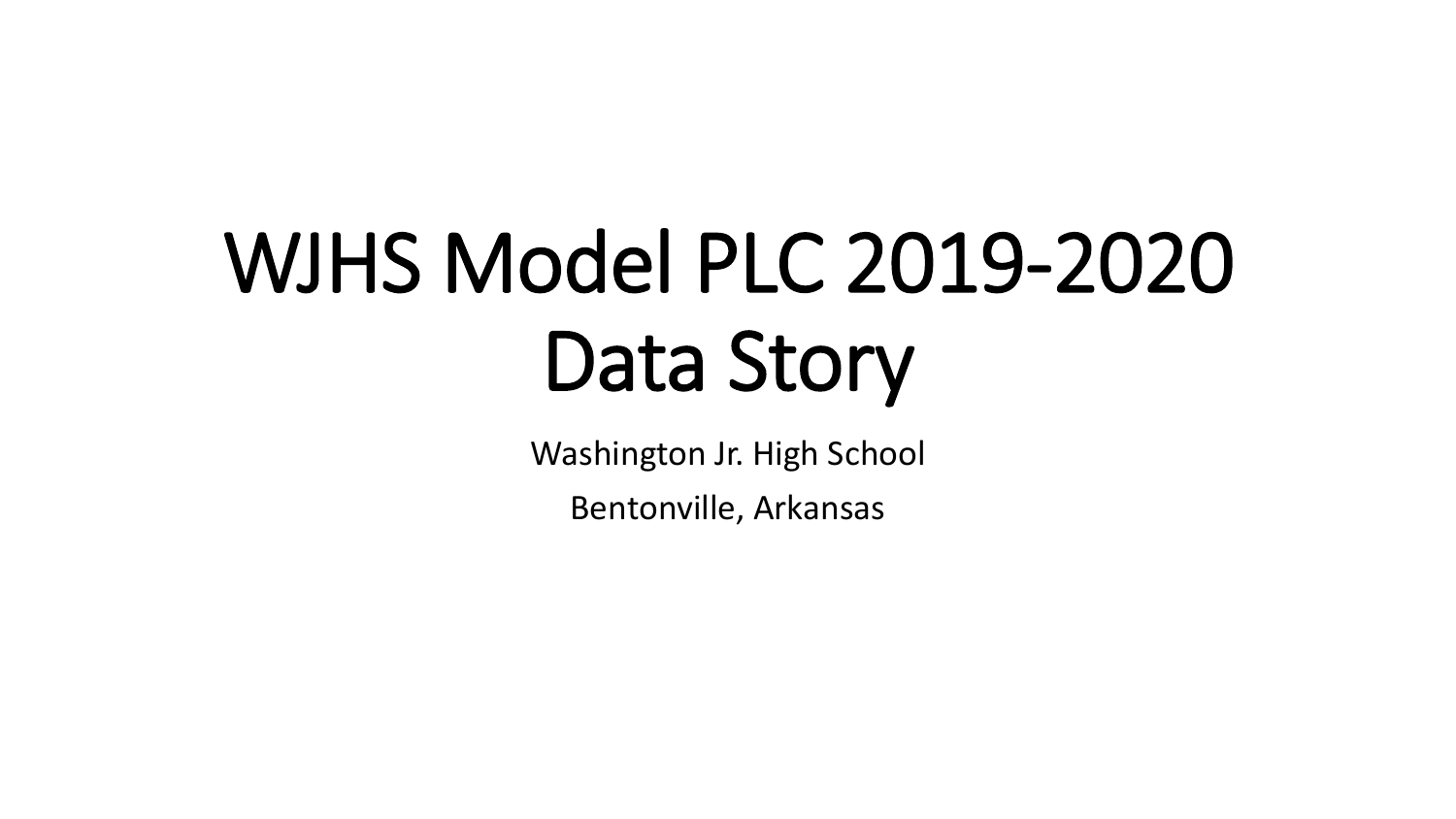### WJHS Model PLC 2019-2020 Data Story

**WJHS can demonstrate student growth during the 2019-2020 school year in the following ways:**

- **NWEA MAP Growth**
- **Academic School-Level Growth and Achievement as measured by the Office for Education Policy at the University of Arkansas**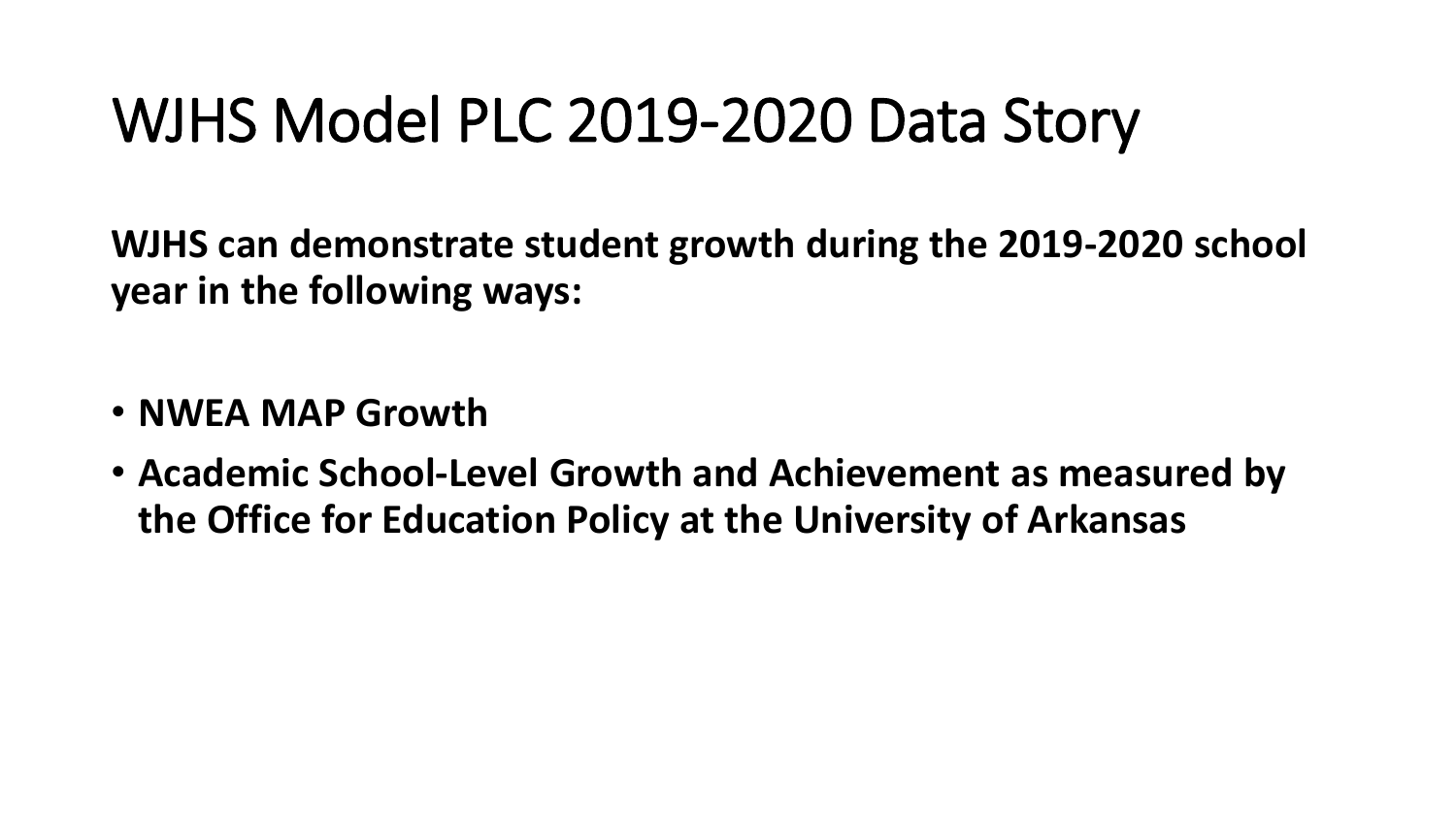## WJHS Fall to Winter MAP Growth 2019-2020

Washington Jr. High School

Bentonville, Arkansas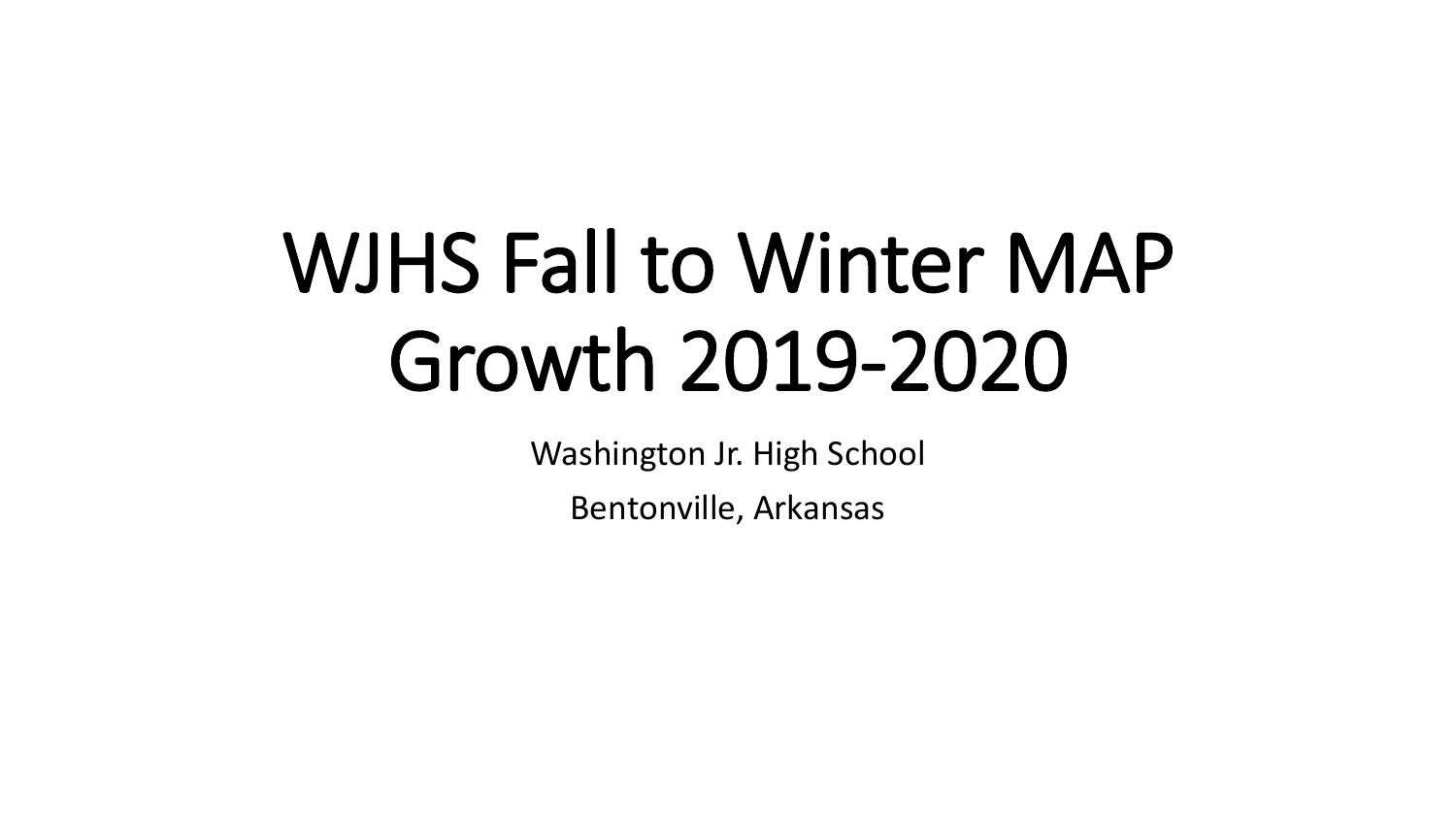### Math RIT Growth Fall to Winter

**2019-2020**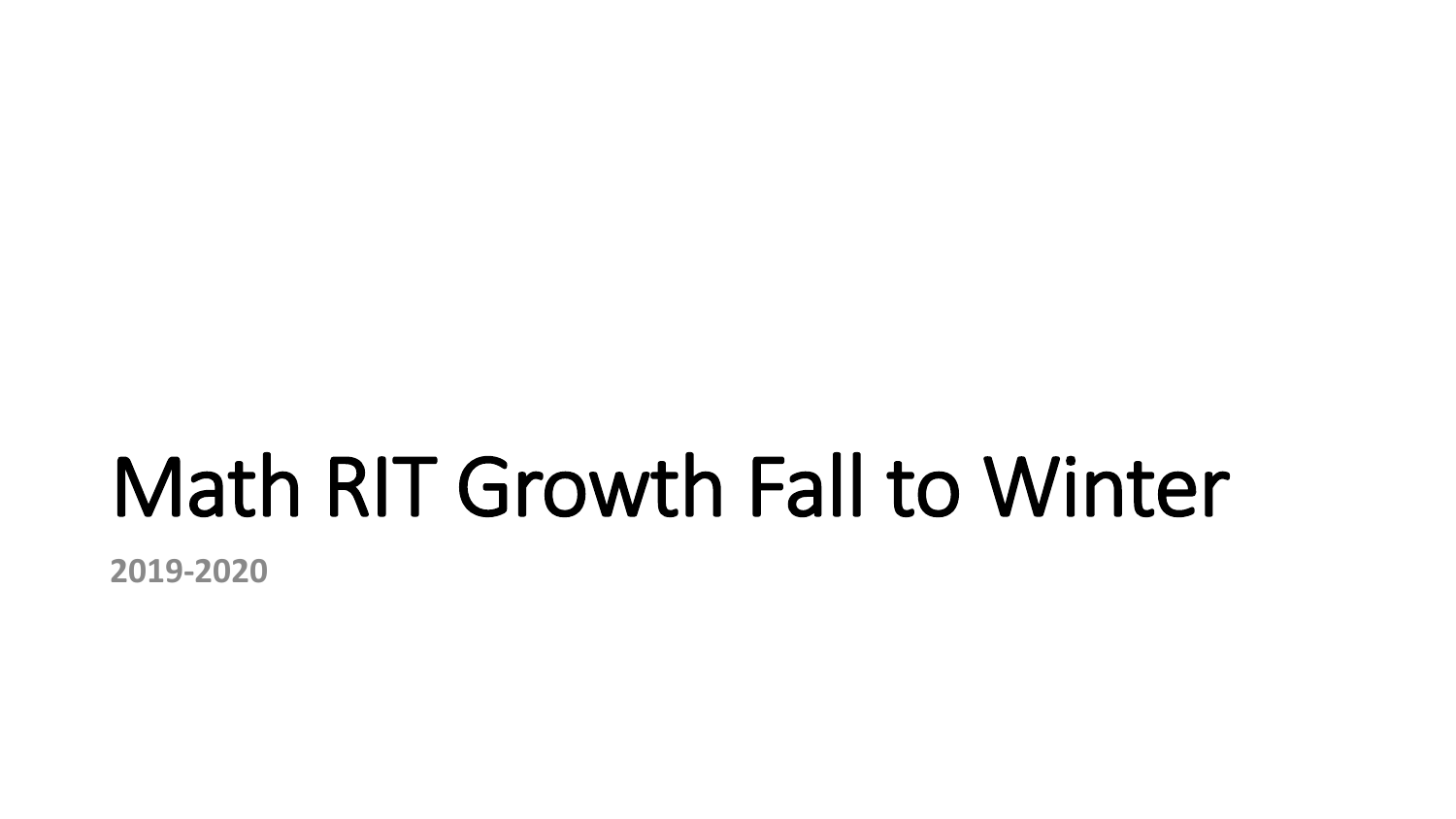### WJHS Math Growth Fall to Winter 2019-2020 (NWEA MAP)

- Overall Fall to Winter MAP RIT scores improved both 7th and 8th grade students during the 2019-2020 school year.
	- Note: We did not administer the MAP test in the spring of 2020 due to our closure resulting from COVID.
- In both 7<sup>th</sup> and 8<sup>th</sup> grade overall Math RIT scores rose in:
	- Operations and Algebraic Thinking
	- The Real and Complex Number Systems
	- Geometry
	- Statistics and Probability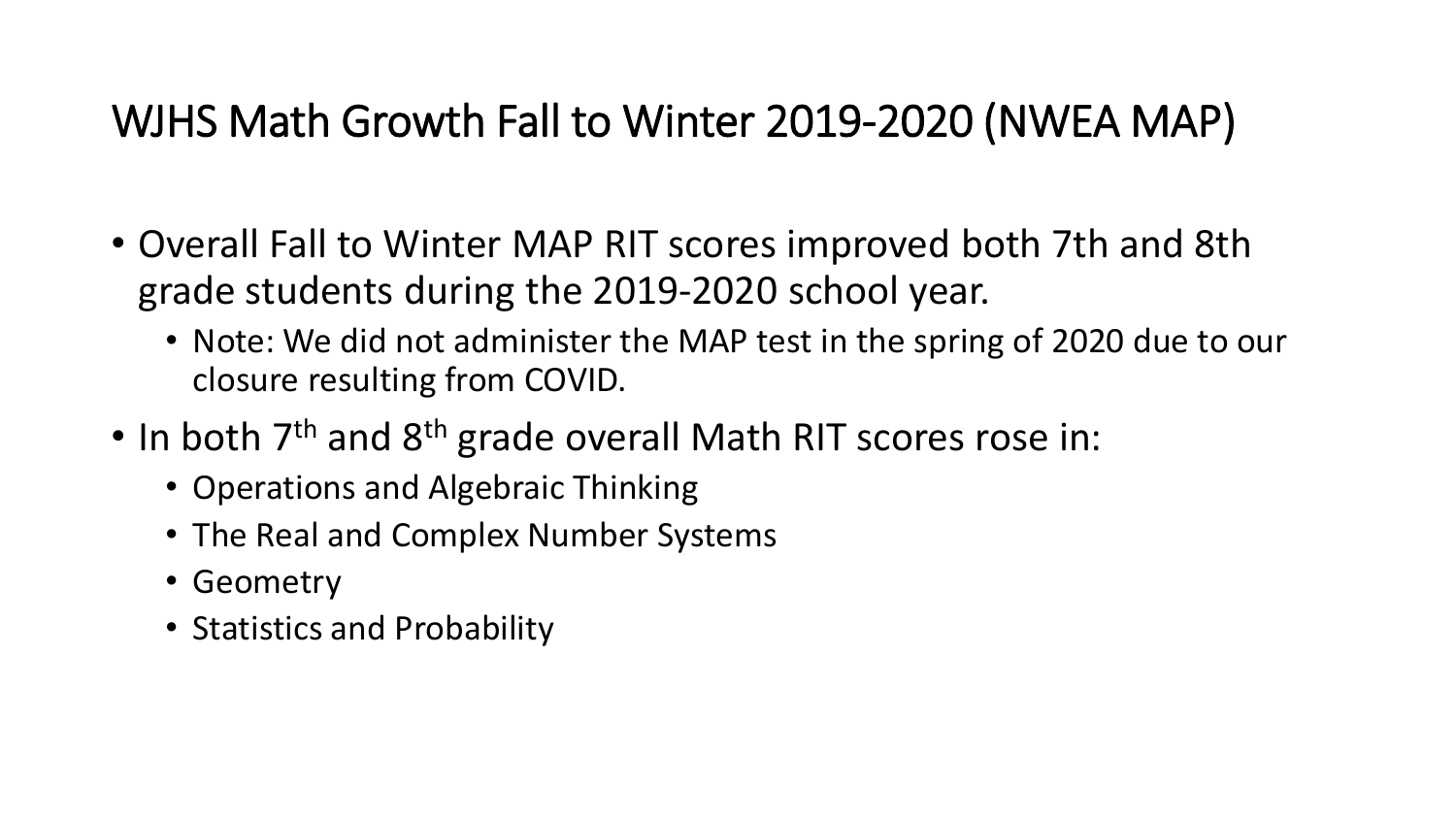

#### **Overall Math NWAEA MAP RIT Growth Fall 2019 to Winter 2020**

**Mean RIT Fall Mean RIT Winter**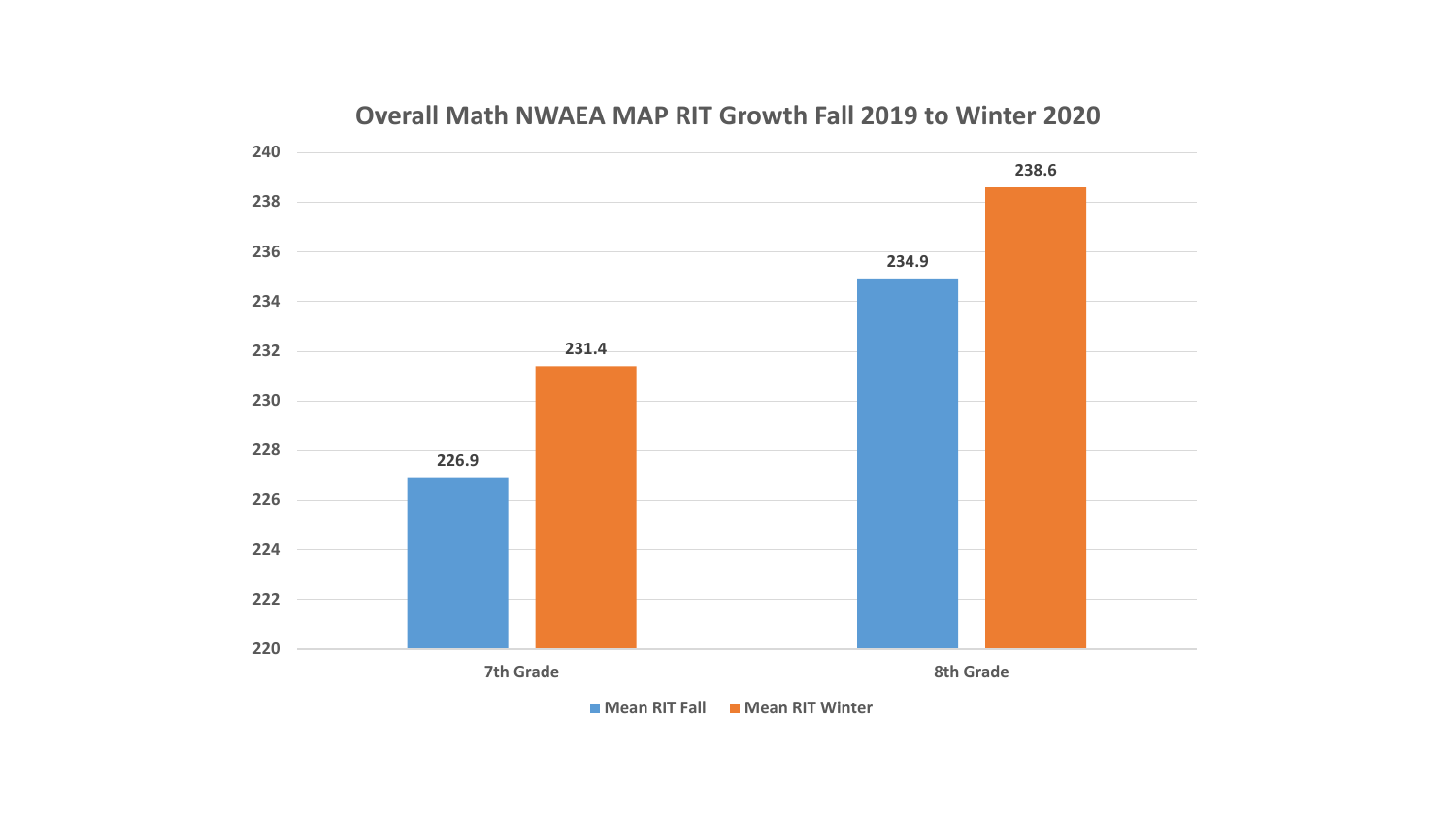

#### **7th Grade Math NWAEA MAP RIT Growth Fall 2019 to Winter 2020**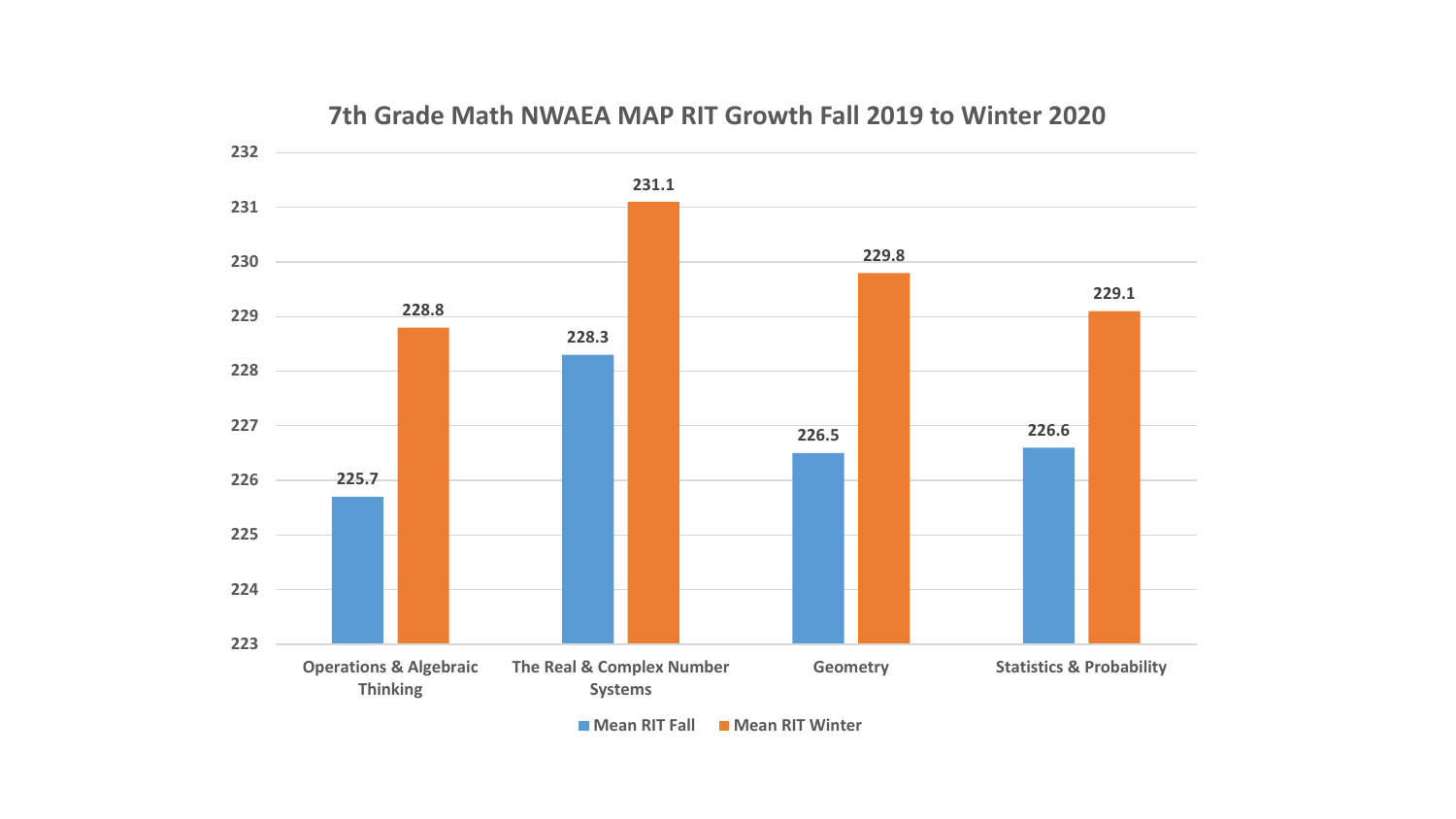

#### **8th Grade Math NWAEA MAP RIT Growth Fall 2019 to Winter 2020**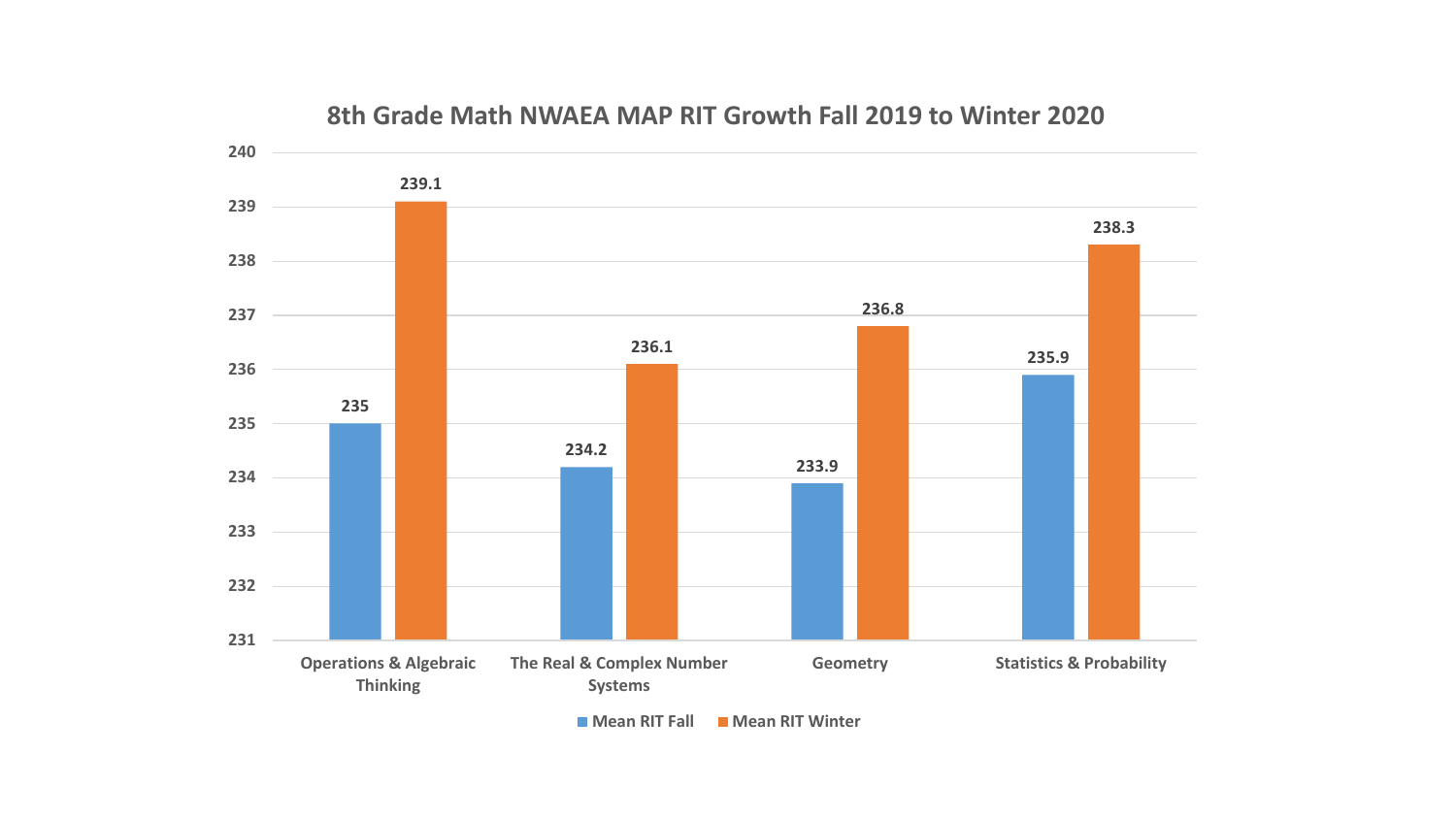## Language Arts: Reading RIT Growth Fall to Winter

**2019-2020**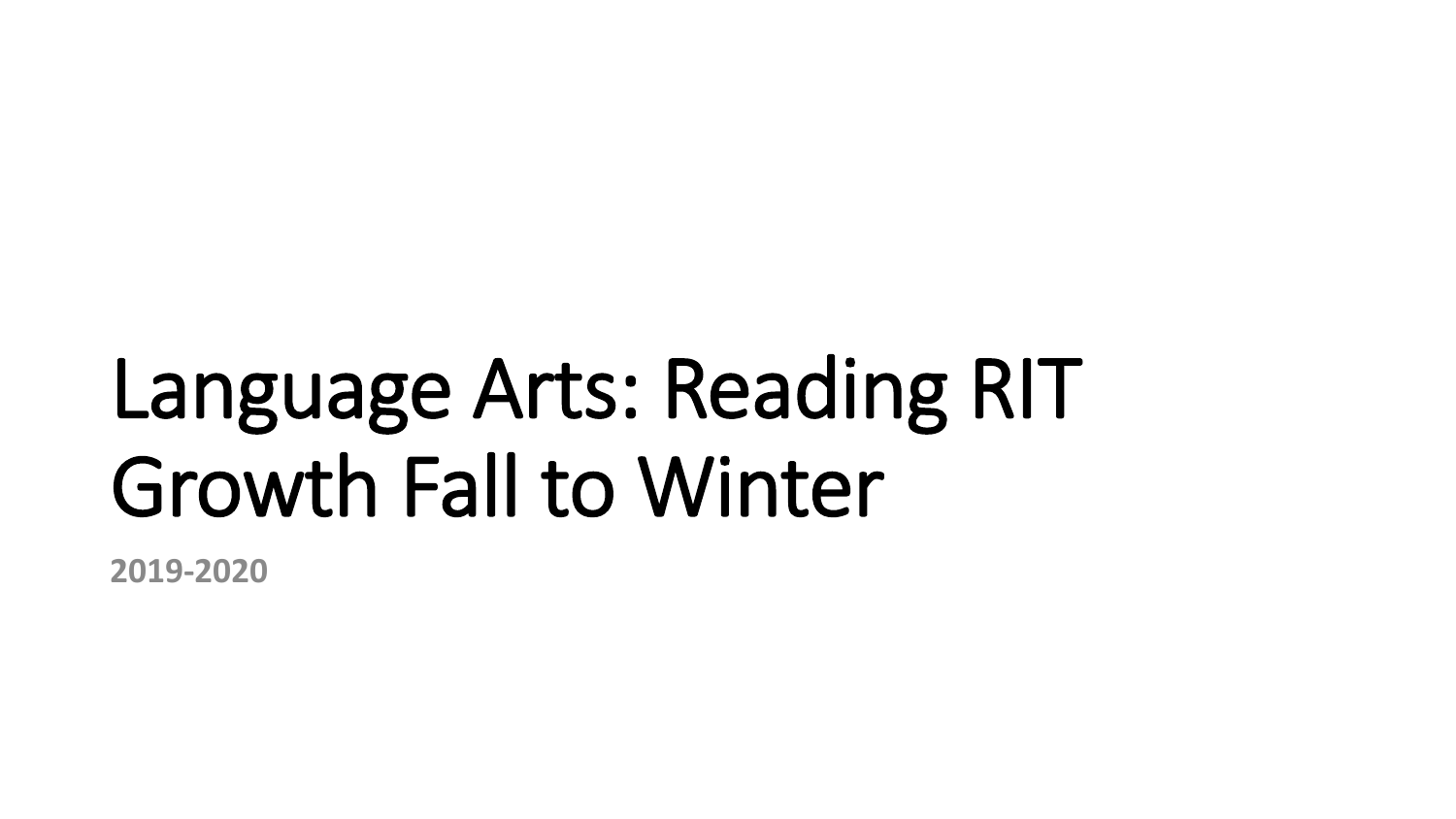### WJHS Reading Growth Fall to Winter 2019-2020 (NWEA MAP)

- Overall Fall to Winter MAP RIT scores improved both 7th and 8th grade students during the 2019-2020 school year.
	- Note: We did not administer the MAP test in the spring of 2020 due to our closure resulting from COVID.
- In both 7<sup>th</sup> and 8<sup>th</sup> grade overall Reading scores rose in the areas of:
	- Literature
	- Informational Text
	- Vocabulary Acquisition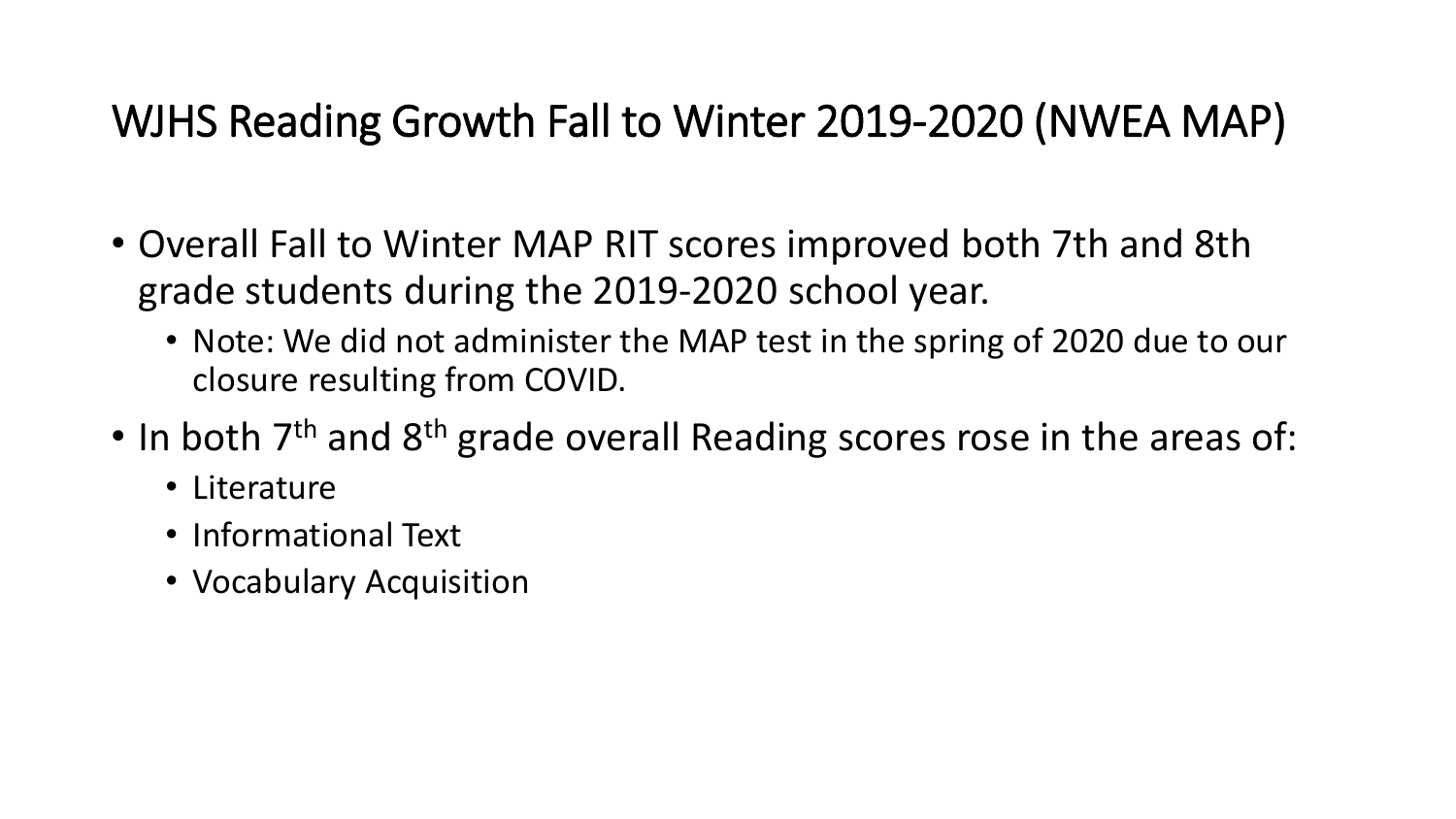

### **Overall Reading NWAEA MAP RIT Growth Fall 2019 to Winter 2020**

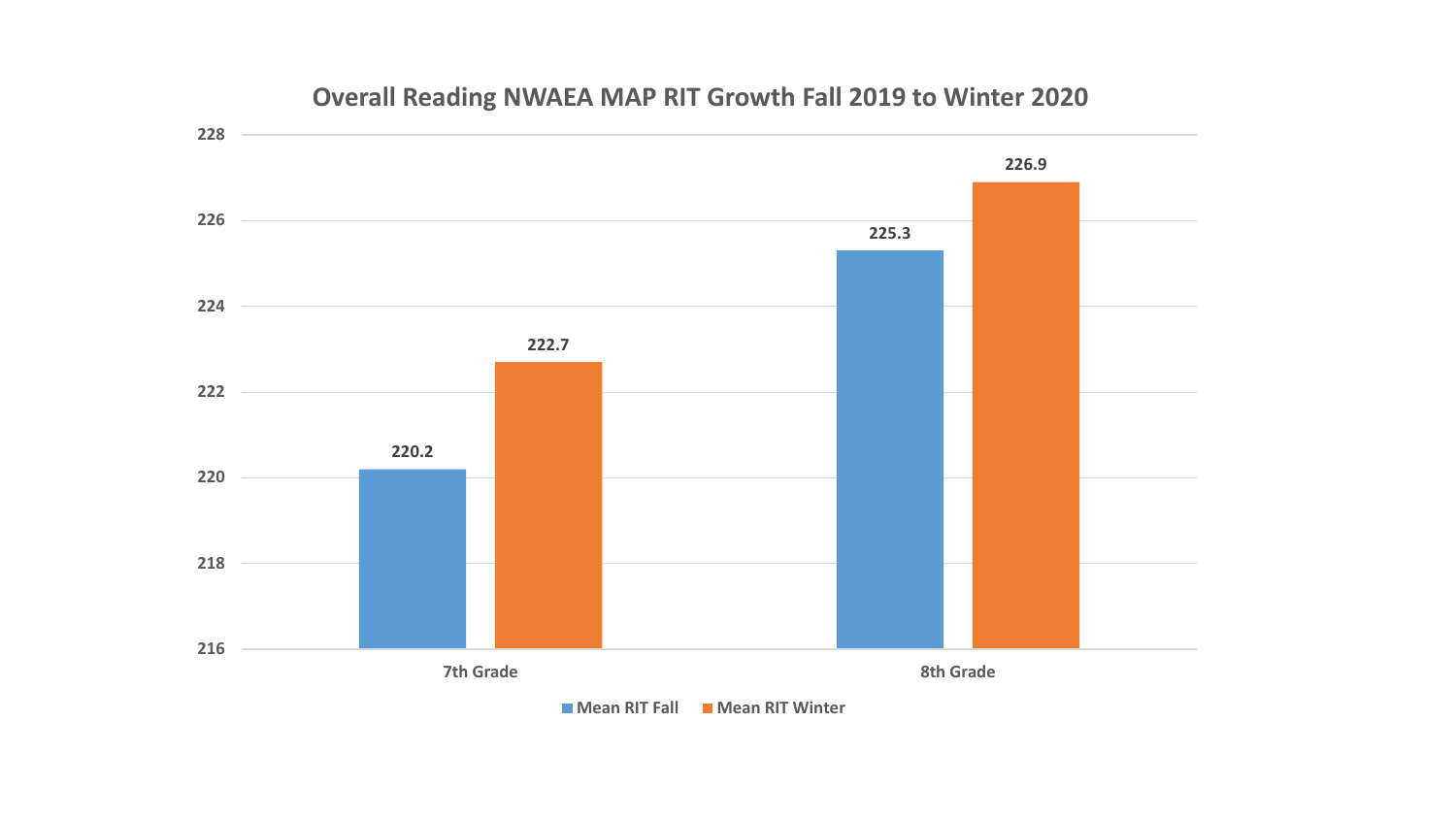

#### **7th Grade Reading NWAEA MAP RIT Growth Fall 2019 to Winter 2020**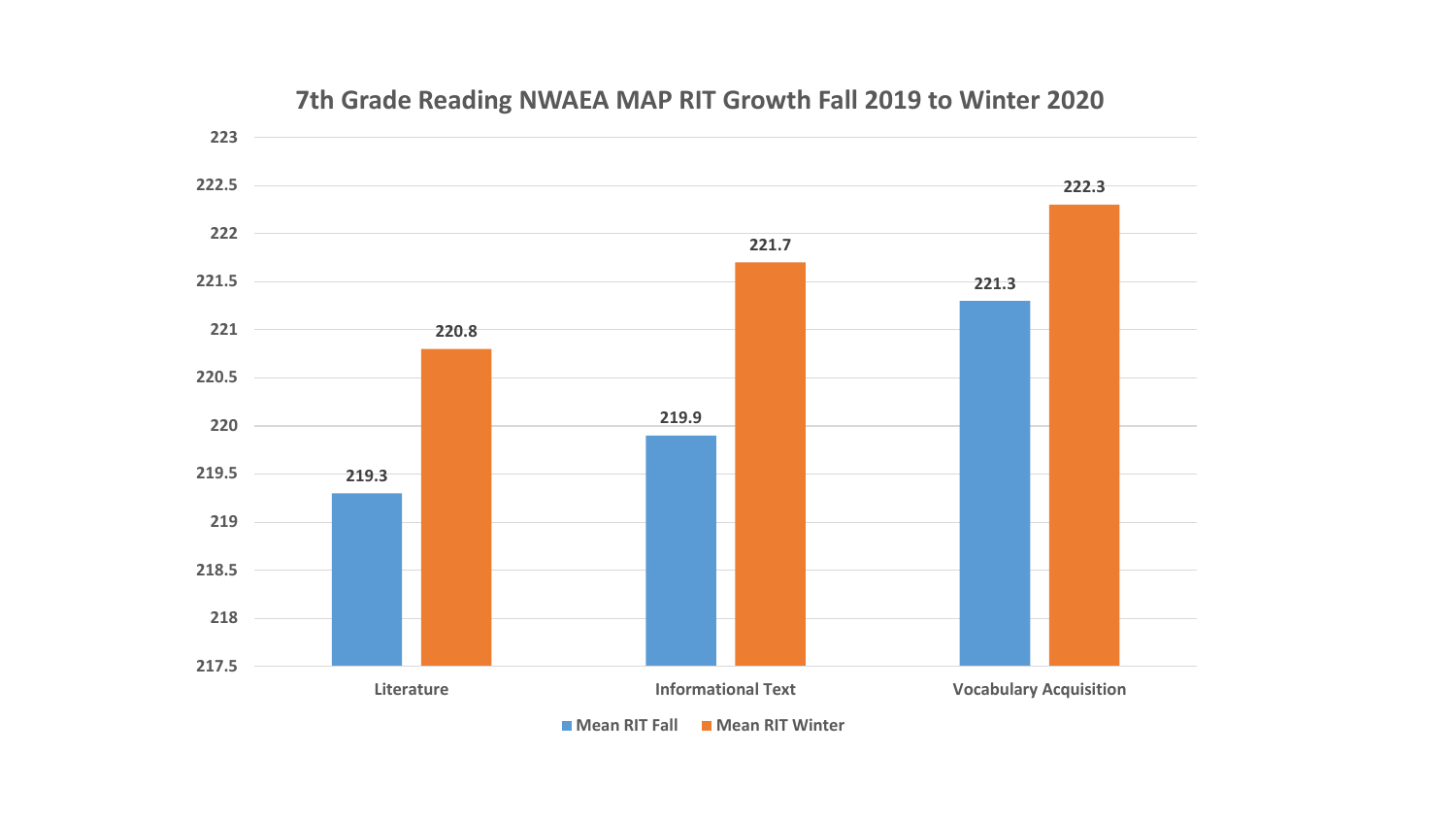

### **8th Grade Reading NWAEA MAP RIT Growth Fall to 2019 Winter 2020**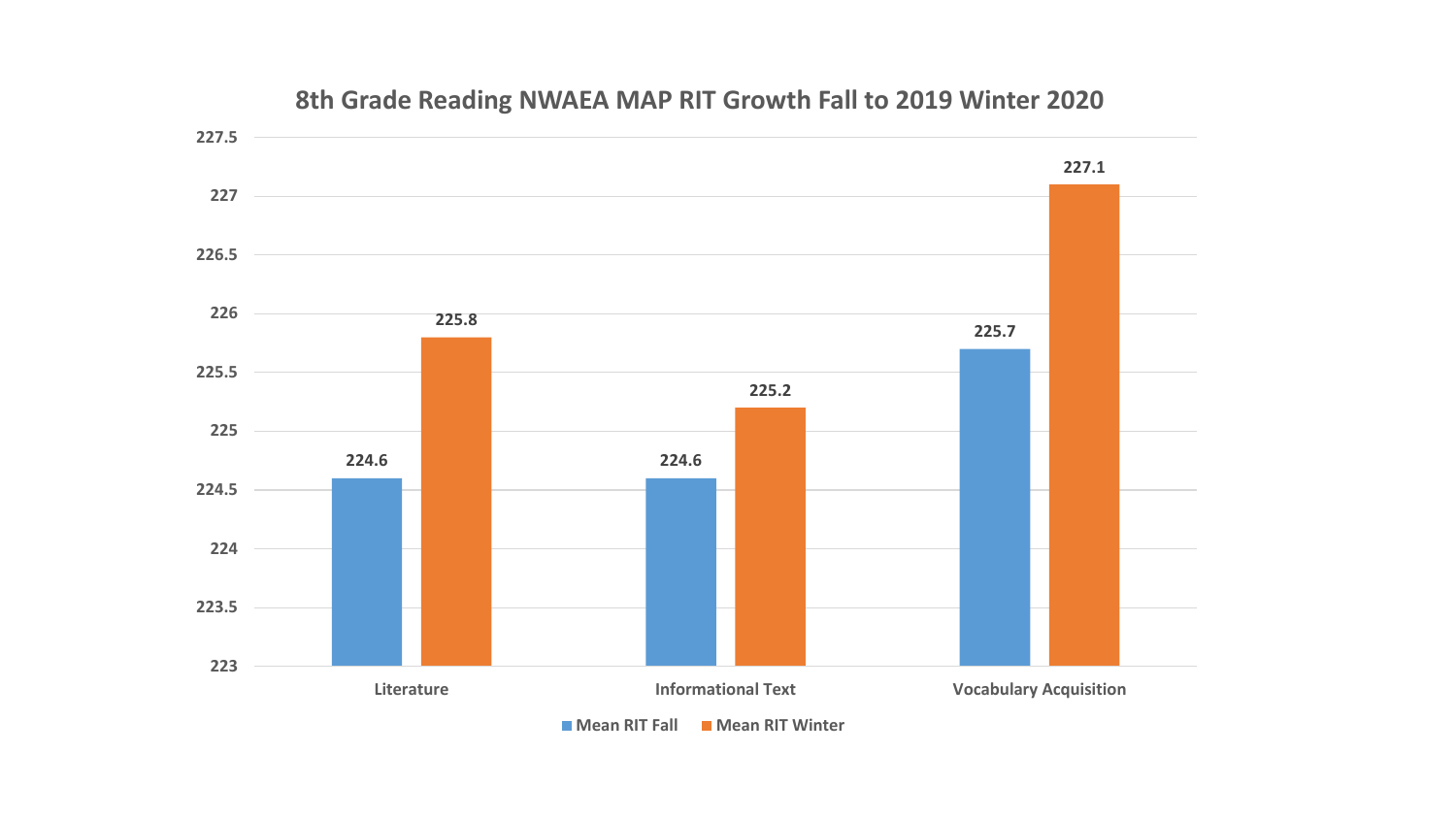# Office for Education Policy (OEP) Student Achievement Measures

**University of Arkansas**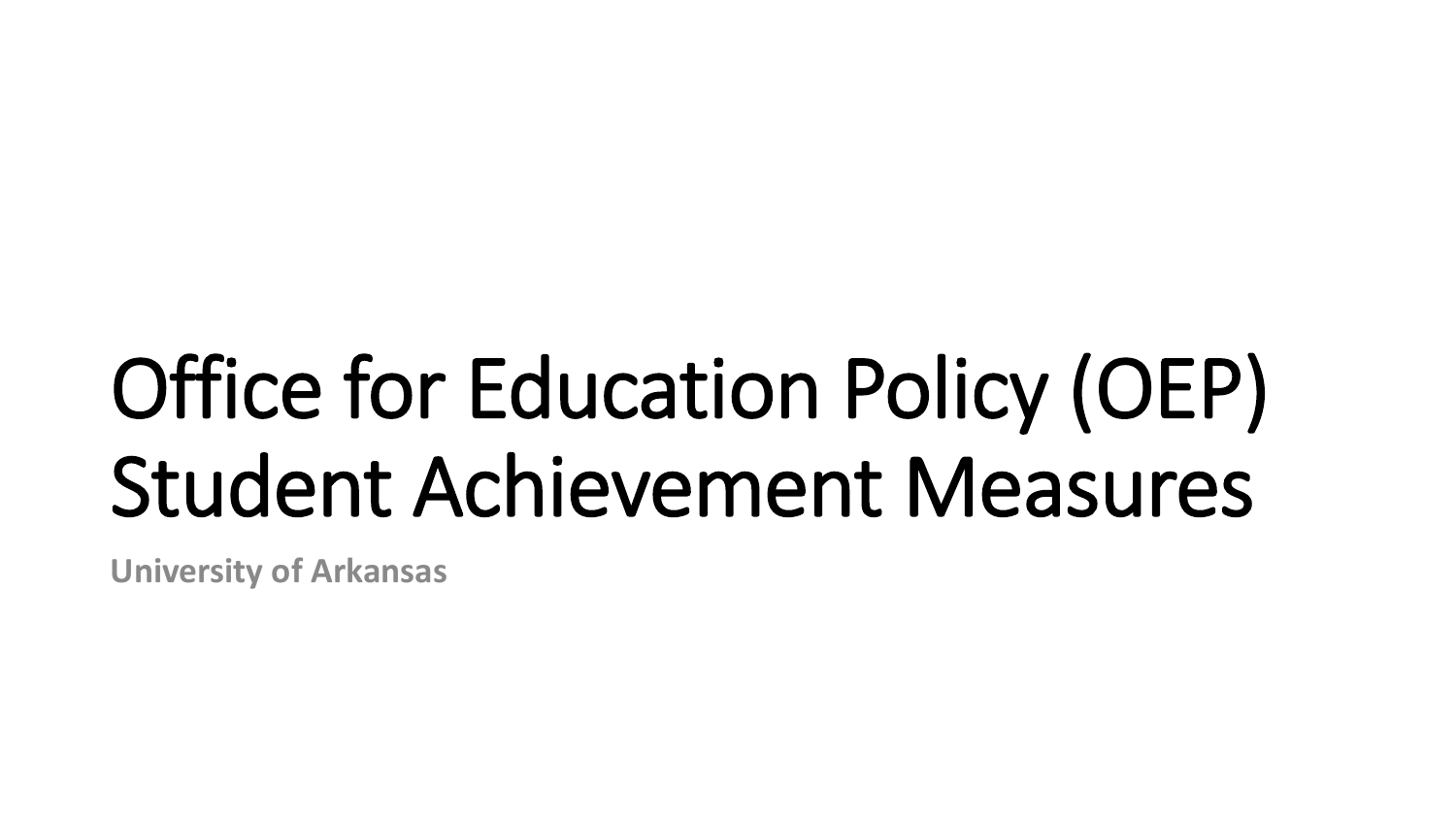### OEP Measures of Student Growth & Achievement

• We know that we continued to have a positive impact on student achievement during the 2019-2020 school year because our overall growth and achievement as measured by the Office for Education Policy (OEP) at the University of Arkansas continued in a positive direction from 2016-217, through 2019-2020, and into 2020-2021 for our economically disadvantaged, ELL, Hispanic, African-American students, and special education students.